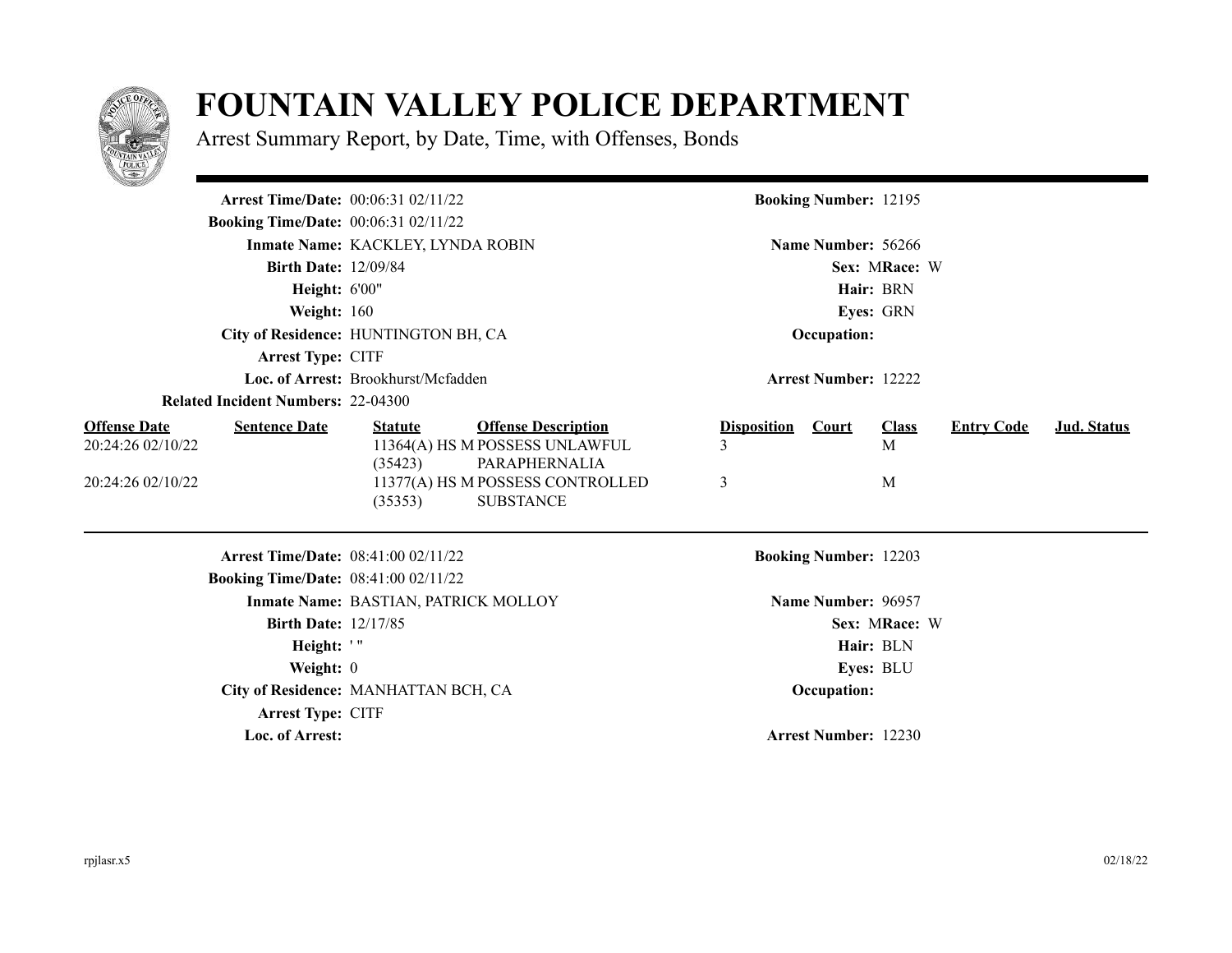|                                                               | <b>Related Incident Numbers: 22-04341</b>   |                                          |                                                                                                                   |                    |                              |                        |                   |             |
|---------------------------------------------------------------|---------------------------------------------|------------------------------------------|-------------------------------------------------------------------------------------------------------------------|--------------------|------------------------------|------------------------|-------------------|-------------|
| <b>Offense Date</b><br>08:41:00 02/11/22<br>08:41:00 02/11/22 | <b>Sentence Date</b>                        | <b>Statute</b><br>(35423)                | <b>Offense Description</b><br>11364(A) HS M POSSESS UNLAWFUL<br>PARAPHERNALIA<br>11377(A) HS M POSSESS CONTROLLED | <b>Disposition</b> | <b>Court</b>                 | <b>Class</b><br>M<br>M | <b>Entry Code</b> | Jud. Status |
|                                                               | <b>Arrest Time/Date: 20:58:53 02/11/22</b>  | (35353)                                  | <b>SUBSTANCE</b>                                                                                                  |                    | <b>Booking Number: 12198</b> |                        |                   |             |
|                                                               | <b>Booking Time/Date: 20:58:53 02/11/22</b> |                                          |                                                                                                                   |                    |                              |                        |                   |             |
|                                                               |                                             |                                          | Inmate Name: COFFMAN, JASON CHRISTOPHER                                                                           |                    | Name Number: 96932           |                        |                   |             |
|                                                               | <b>Birth Date: 08/11/81</b>                 |                                          |                                                                                                                   |                    |                              | Sex: MRace: H          |                   |             |
|                                                               | <b>Height: 5'07"</b>                        |                                          |                                                                                                                   |                    |                              | Hair: BRN              |                   |             |
|                                                               | <b>Weight: 178</b>                          |                                          |                                                                                                                   |                    |                              | <b>Eyes: BRN</b>       |                   |             |
|                                                               | City of Residence: ,                        |                                          |                                                                                                                   |                    | Occupation:                  |                        |                   |             |
|                                                               | <b>Arrest Type: SAPD</b>                    |                                          |                                                                                                                   |                    |                              |                        |                   |             |
|                                                               | Loc. of Arrest: 17100 Euclid                |                                          |                                                                                                                   |                    | <b>Arrest Number: 12225</b>  |                        |                   |             |
|                                                               | <b>Related Incident Numbers: 22-04303</b>   |                                          |                                                                                                                   |                    |                              |                        |                   |             |
| <b>Offense Date</b><br>21:31:00 02/10/22                      | <b>Sentence Date</b>                        | <b>Statute</b><br>647(F) PC M<br>(64005) | <b>Offense Description</b><br><b>DISORDERLY</b><br>CONDUCT:ALCOHOL                                                | <b>Disposition</b> | <b>Court</b>                 | <b>Class</b><br>M      | <b>Entry Code</b> | Jud. Status |
|                                                               |                                             |                                          |                                                                                                                   |                    |                              |                        |                   |             |

**Arrest Time/Date:** 22:10:19 02/11/22 **Booking Number:** 12199 **Booking Time/Date:** 22:10:19 02/11/22 **Inmate Name: TRUJILLO, ARMANDO Name Number: 77154 Birth Date:**  $08/21/81$  **Sex:** MRace: B **Height:** 5'09" **Hair:** BLK **Weight:** 180 **Eyes:** BRO **City of Residence:** COSTA MESA, CA **Occupation:** *Occupation***: Arrest Type: CITF**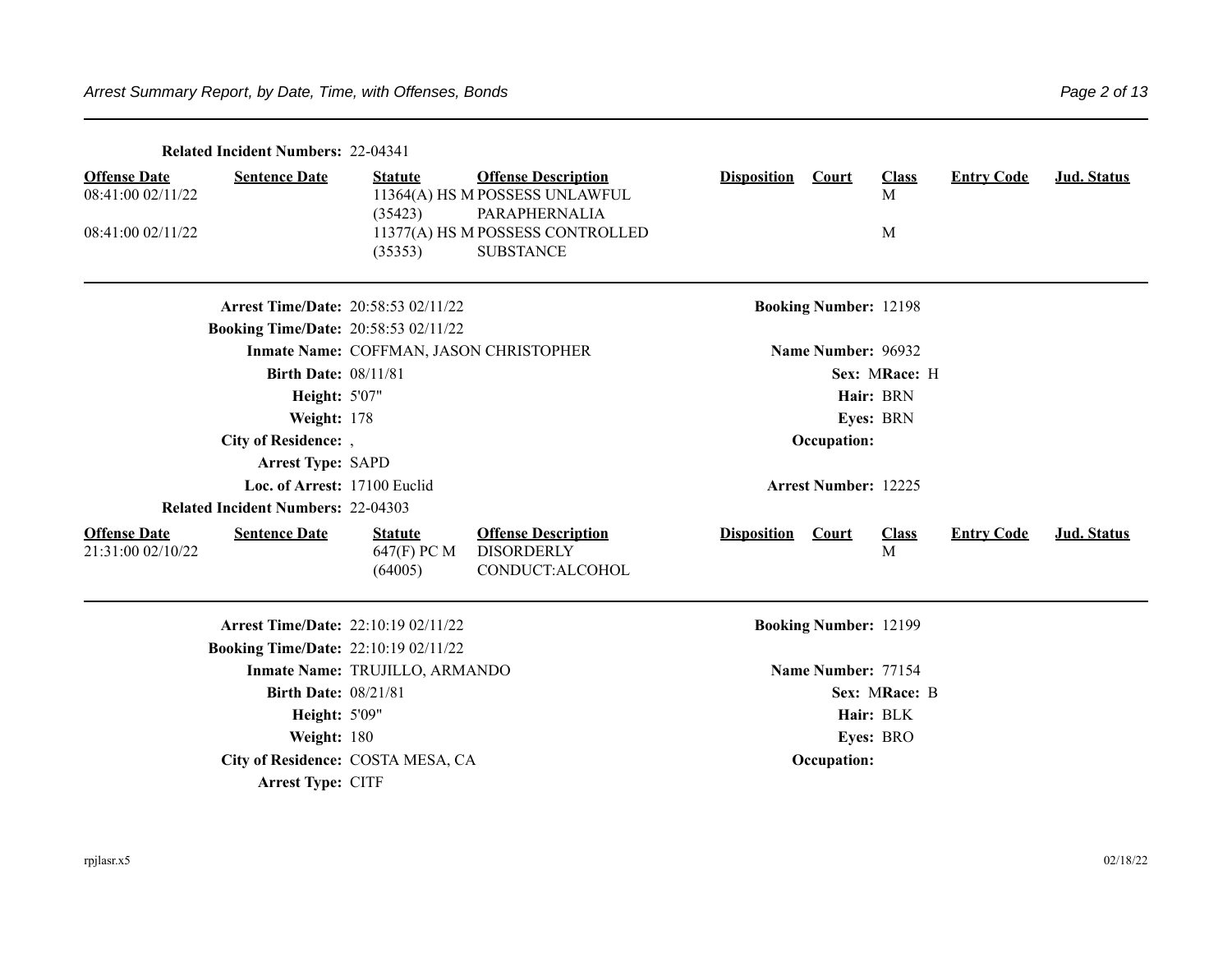|                                          | <b>Related Incident Numbers: 22-04437</b> | Loc. of Arrest: EDINGER FRONTAGE ROAD          |                                                                               |                    | <b>Arrest Number: 12226</b>  |                   |                   |             |
|------------------------------------------|-------------------------------------------|------------------------------------------------|-------------------------------------------------------------------------------|--------------------|------------------------------|-------------------|-------------------|-------------|
| <b>Offense Date</b><br>20:08:29 02/11/22 | <b>Sentence Date</b>                      | <b>Statute</b><br>(35423)                      | <b>Offense Description</b><br>11364(A) HS M POSSESS UNLAWFUL<br>PARAPHERNALIA | <b>Disposition</b> | <b>Court</b>                 | <b>Class</b><br>M | <b>Entry Code</b> | Jud. Status |
| 20:08:29 02/11/22                        |                                           | (35353)                                        | 11377(A) HS M POSSESS CONTROLLED<br><b>SUBSTANCE</b>                          | 3                  |                              | M                 |                   |             |
|                                          |                                           | <b>Arrest Time/Date: 00:17:00 02/12/22</b>     |                                                                               |                    | <b>Booking Number: 12201</b> |                   |                   |             |
|                                          |                                           | <b>Booking Time/Date: 02:41:28 02/12/22</b>    |                                                                               |                    |                              |                   |                   |             |
|                                          |                                           | Inmate Name: CRUDUP, CALVIN LEDALE             |                                                                               |                    | Name Number: 88814           |                   |                   |             |
|                                          | <b>Birth Date: 08/30/80</b>               |                                                |                                                                               |                    |                              | Sex: MRace: H     |                   |             |
|                                          | <b>Height: 5'08"</b>                      |                                                |                                                                               |                    |                              | Hair: BLK         |                   |             |
|                                          | Weight: 175                               |                                                |                                                                               |                    |                              | Eyes: BRN         |                   |             |
|                                          |                                           | City of Residence: LONG BEACH, CA              |                                                                               |                    | Occupation:                  |                   |                   |             |
|                                          | <b>Arrest Type: BOOK</b>                  |                                                |                                                                               |                    |                              |                   |                   |             |
|                                          |                                           | Loc. of Arrest: 16425 HARBOR                   |                                                                               |                    | <b>Arrest Number: 12228</b>  |                   |                   |             |
|                                          | <b>Related Incident Numbers: 22-04455</b> |                                                |                                                                               |                    |                              |                   |                   |             |
| <b>Offense Date</b><br>00:17:00 02/12/22 | <b>Sentence Date</b>                      | <b>Statute</b><br><b>WARRANT</b><br>NFV (MISD) | <b>Offense Description</b><br>NON FV WARRANT (MISD)                           | <b>Disposition</b> | <b>Court</b>                 | <b>Class</b><br>M | <b>Entry Code</b> | Jud. Status |
|                                          |                                           | <b>Arrest Time/Date: 00:44:52 02/12/22</b>     |                                                                               |                    | <b>Booking Number: 12200</b> |                   |                   |             |
|                                          |                                           | <b>Booking Time/Date: 00:44:52 02/12/22</b>    |                                                                               |                    |                              |                   |                   |             |
|                                          |                                           | Inmate Name: ESQUER, FRANCISCO                 |                                                                               |                    | Name Number: 96954           |                   |                   |             |
|                                          | <b>Birth Date: 11/11/71</b>               |                                                |                                                                               |                    |                              | Sex: MRace: H     |                   |             |
|                                          | <b>Height: 5'05"</b>                      |                                                |                                                                               |                    |                              | Hair: BLK         |                   |             |
|                                          | Weight: 160                               |                                                |                                                                               |                    |                              | Eyes: BLK         |                   |             |
|                                          |                                           | City of Residence: HUNTINGTN BCH, CA           |                                                                               |                    | Occupation:                  |                   |                   |             |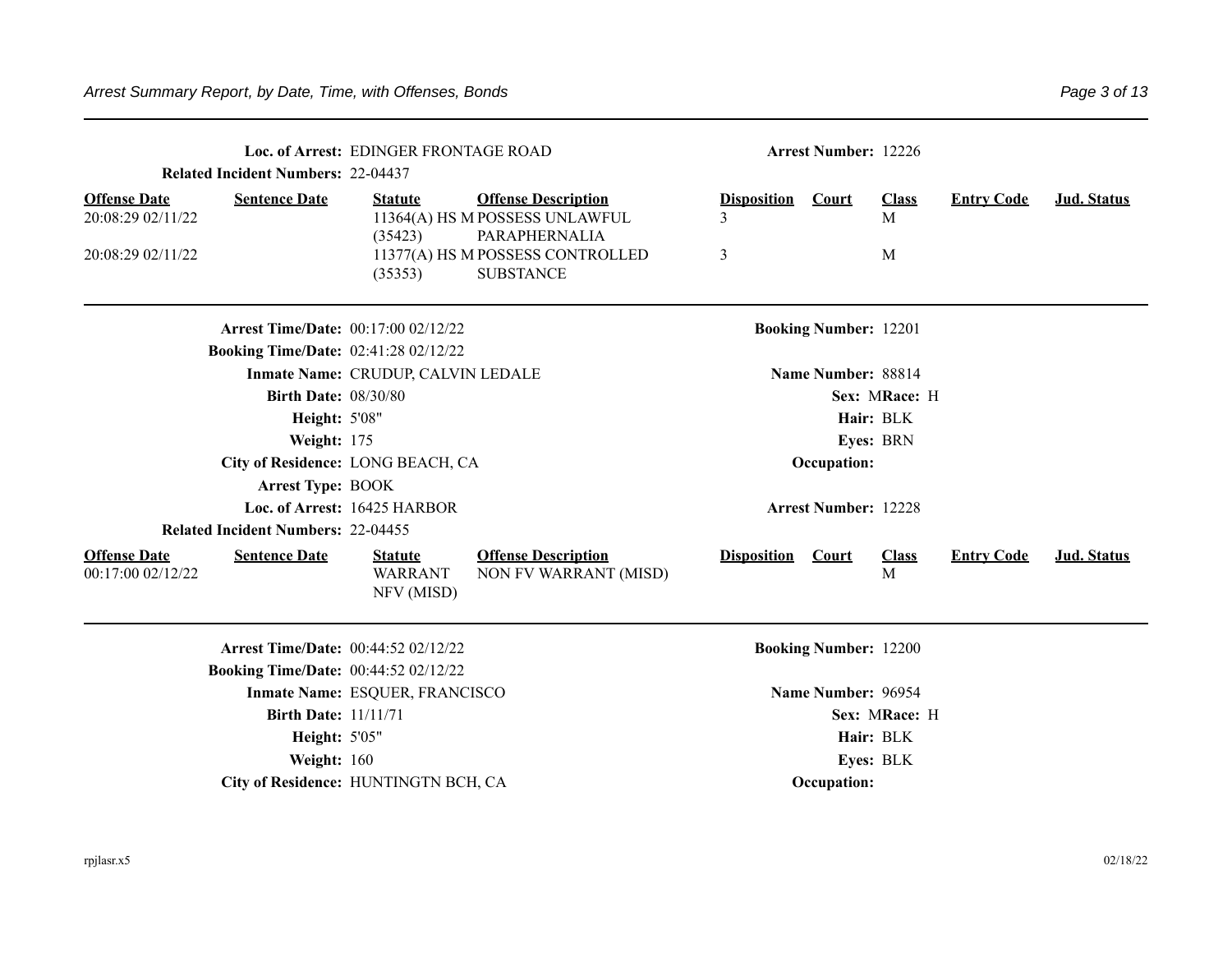|                                          | Arrest Type: CITF<br>Loc. of Arrest: 17101 BUSHARD<br><b>Related Incident Numbers: 22-04450</b> |                                       |                                                                       |                                      |                              | <b>Arrest Number: 12227</b> |                   |                    |  |  |
|------------------------------------------|-------------------------------------------------------------------------------------------------|---------------------------------------|-----------------------------------------------------------------------|--------------------------------------|------------------------------|-----------------------------|-------------------|--------------------|--|--|
| <b>Offense Date</b><br>22:52:56 02/11/22 | <b>Sentence Date</b>                                                                            | <b>Statute</b>                        | <b>Offense Description</b><br>11364(A) HS M POSSESS UNLAWFUL          | <b>Disposition</b>                   | Court                        | <b>Class</b><br>M           | <b>Entry Code</b> | Jud. Status        |  |  |
| 22:52:56 02/11/22                        |                                                                                                 | (35423)<br>(35353)                    | PARAPHERNALIA<br>11377(A) HS M POSSESS CONTROLLED<br><b>SUBSTANCE</b> | 3                                    |                              | M                           |                   |                    |  |  |
|                                          | <b>Arrest Time/Date: 03:16:00 02/12/22</b>                                                      |                                       |                                                                       |                                      | <b>Booking Number: 12202</b> |                             |                   |                    |  |  |
|                                          | <b>Booking Time/Date: 03:16:00 02/12/22</b>                                                     |                                       |                                                                       |                                      |                              |                             |                   |                    |  |  |
|                                          |                                                                                                 | Inmate Name: MORALES, MOISES ZARAGOZA |                                                                       |                                      | Name Number: 96956           |                             |                   |                    |  |  |
|                                          | <b>Birth Date: 09/04/79</b>                                                                     |                                       |                                                                       |                                      |                              | Sex: FRace: W               |                   |                    |  |  |
|                                          | Height: 5'05"                                                                                   |                                       |                                                                       |                                      |                              | Hair: BLN                   |                   |                    |  |  |
|                                          | Weight: 128                                                                                     |                                       |                                                                       |                                      |                              | Eyes: BLU                   |                   |                    |  |  |
|                                          | City of Residence: GARDEN GROVE, CA                                                             |                                       |                                                                       |                                      | Occupation:                  |                             |                   |                    |  |  |
|                                          | Arrest Type: CITS                                                                               |                                       |                                                                       |                                      |                              |                             |                   |                    |  |  |
|                                          | Loc. of Arrest: Euclid / Ellis                                                                  |                                       |                                                                       |                                      | <b>Arrest Number: 12229</b>  |                             |                   |                    |  |  |
|                                          | <b>Related Incident Numbers: 22-04461</b>                                                       |                                       |                                                                       |                                      |                              |                             |                   |                    |  |  |
| <b>Offense Date</b><br>03:16:00 02/12/22 | <b>Sentence Date</b>                                                                            | <b>Statute</b><br>23152(a)            | <b>Offense Description</b><br>Driving under influence alcohol         | <b>Disposition</b><br>$\overline{3}$ | <b>Court</b>                 | <b>Class</b><br>M           | <b>Entry Code</b> | <b>Jud. Status</b> |  |  |
|                                          | Arrest Time/Date: 23:35:00 02/12/22                                                             |                                       |                                                                       |                                      | <b>Booking Number: 12205</b> |                             |                   |                    |  |  |
|                                          | <b>Booking Time/Date: 23:35:00 02/12/22</b>                                                     |                                       |                                                                       |                                      |                              |                             |                   |                    |  |  |
|                                          |                                                                                                 | Inmate Name: BURTON, PAULA DEANNE     |                                                                       |                                      | Name Number: 96979           |                             |                   |                    |  |  |
|                                          | <b>Birth Date: 12/20/68</b>                                                                     |                                       |                                                                       |                                      |                              | Sex: MRace: W               |                   |                    |  |  |
|                                          | Height: 6'00"                                                                                   |                                       |                                                                       |                                      |                              | Hair: BLK                   |                   |                    |  |  |
|                                          | Weight: 210                                                                                     |                                       |                                                                       |                                      |                              | Eyes: HAZ                   |                   |                    |  |  |
|                                          | City of Residence: FOUNTAIN VALLEY, CA                                                          |                                       |                                                                       |                                      | Occupation:                  |                             |                   |                    |  |  |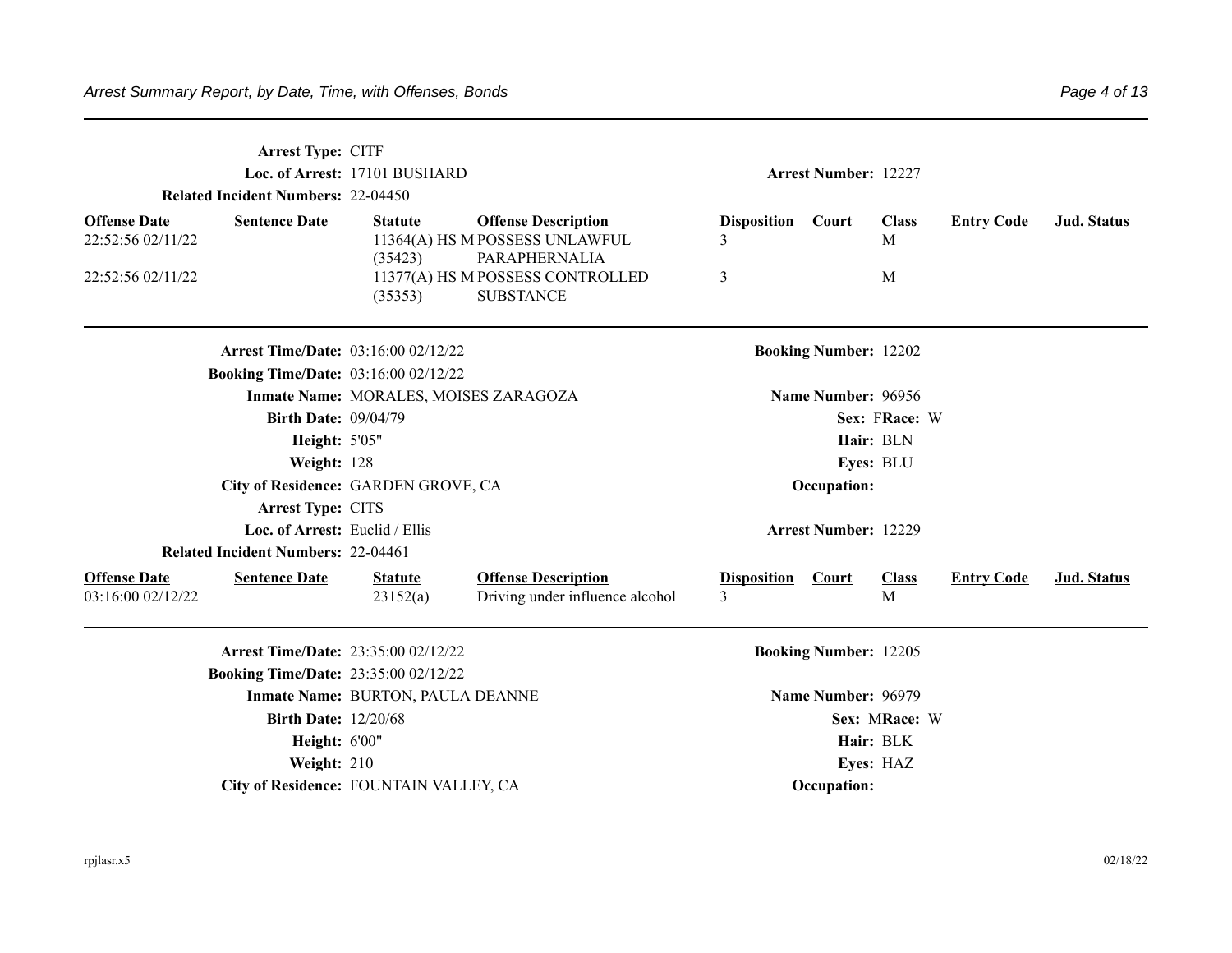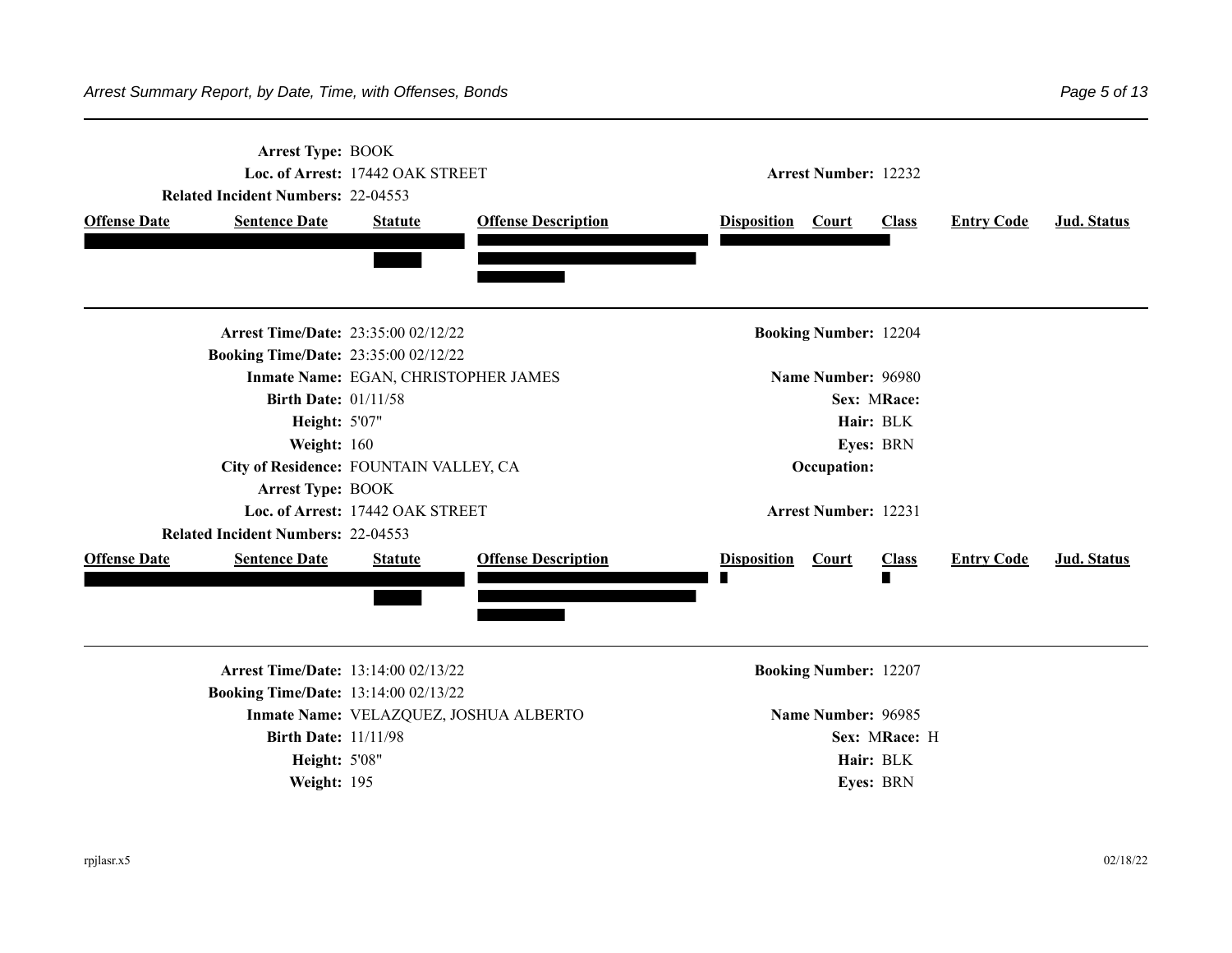|                                                               | City of Residence: TUSTIN, CA<br><b>Arrest Type: BOOK</b><br><b>Related Incident Numbers: 22-04598</b>                                                                     | Loc. of Arrest: Warner / Newhope                             |                                                                                                                                                             |                                      | Occupation:<br><b>Arrest Number: 12234</b> |                                         |                   |             |
|---------------------------------------------------------------|----------------------------------------------------------------------------------------------------------------------------------------------------------------------------|--------------------------------------------------------------|-------------------------------------------------------------------------------------------------------------------------------------------------------------|--------------------------------------|--------------------------------------------|-----------------------------------------|-------------------|-------------|
| <b>Offense Date</b><br>13:14:00 02/13/22<br>13:14:00 02/13/22 | <b>Sentence Date</b>                                                                                                                                                       | <b>Statute</b><br>12500(a)<br>(48122)                        | <b>Offense Description</b><br>Driving without valid driver lic<br>148(A)(1) PC MOBSTRUCT/RESIST/ETC<br>PUBLIC/PEACE<br>OFFICER/EMERGENCY MED<br><b>TECH</b> | <b>Disposition</b><br>3<br>3         | Court                                      | <b>Class</b><br>M<br>M                  | <b>Entry Code</b> | Jud. Status |
| 13:14:00 02/13/22<br>13:14:00 02/13/22<br>13:14:00 02/13/22   |                                                                                                                                                                            | 20002(a)<br>23152(a)<br>23152(b)                             | Hit and run with property damage<br>Driving under influence alcohol<br>Drive while blood alcohol level                                                      | 3<br>$\mathfrak{Z}$<br>3             |                                            | M<br>M<br>M                             |                   |             |
| 13:14:00 02/13/22                                             |                                                                                                                                                                            | <b>TIME</b>                                                  | Record for Time Tracking Only                                                                                                                               |                                      |                                            |                                         |                   | <b>OUT</b>  |
|                                                               | <b>Arrest Time/Date: 00:05:00 02/14/22</b>                                                                                                                                 |                                                              |                                                                                                                                                             |                                      | <b>Booking Number: 12211</b>               |                                         |                   |             |
|                                                               | <b>Booking Time/Date:</b> 00:05:00 02/14/22<br><b>Birth Date: 05/02/77</b><br>Height: 5'05"<br>Weight: 150<br>City of Residence: SANTA ANA, CA<br><b>Arrest Type: BOOK</b> | Inmate Name: RUBIO, GABRIEL PEREZ                            |                                                                                                                                                             |                                      | Name Number: 96995<br>Occupation:          | Sex: MRace: H<br>Hair: BLK<br>Eyes: BRN |                   |             |
|                                                               | <b>Related Incident Numbers: 22-04651</b>                                                                                                                                  | Loc. of Arrest: warner/fairview                              |                                                                                                                                                             |                                      | <b>Arrest Number: 12238</b>                |                                         |                   |             |
| <b>Offense Date</b><br>00:05:00 02/14/22                      | <b>Sentence Date</b>                                                                                                                                                       | <b>Statute</b><br>VIOLPROB/MI VIOLATION<br>SD ZZM<br>(66147) | <b>Offense Description</b><br>PROBATION/MISDEMEANOR                                                                                                         | <b>Disposition</b><br>$\overline{2}$ | <b>Court</b>                               | <b>Class</b><br>$\Omega$                | <b>Entry Code</b> | Jud. Status |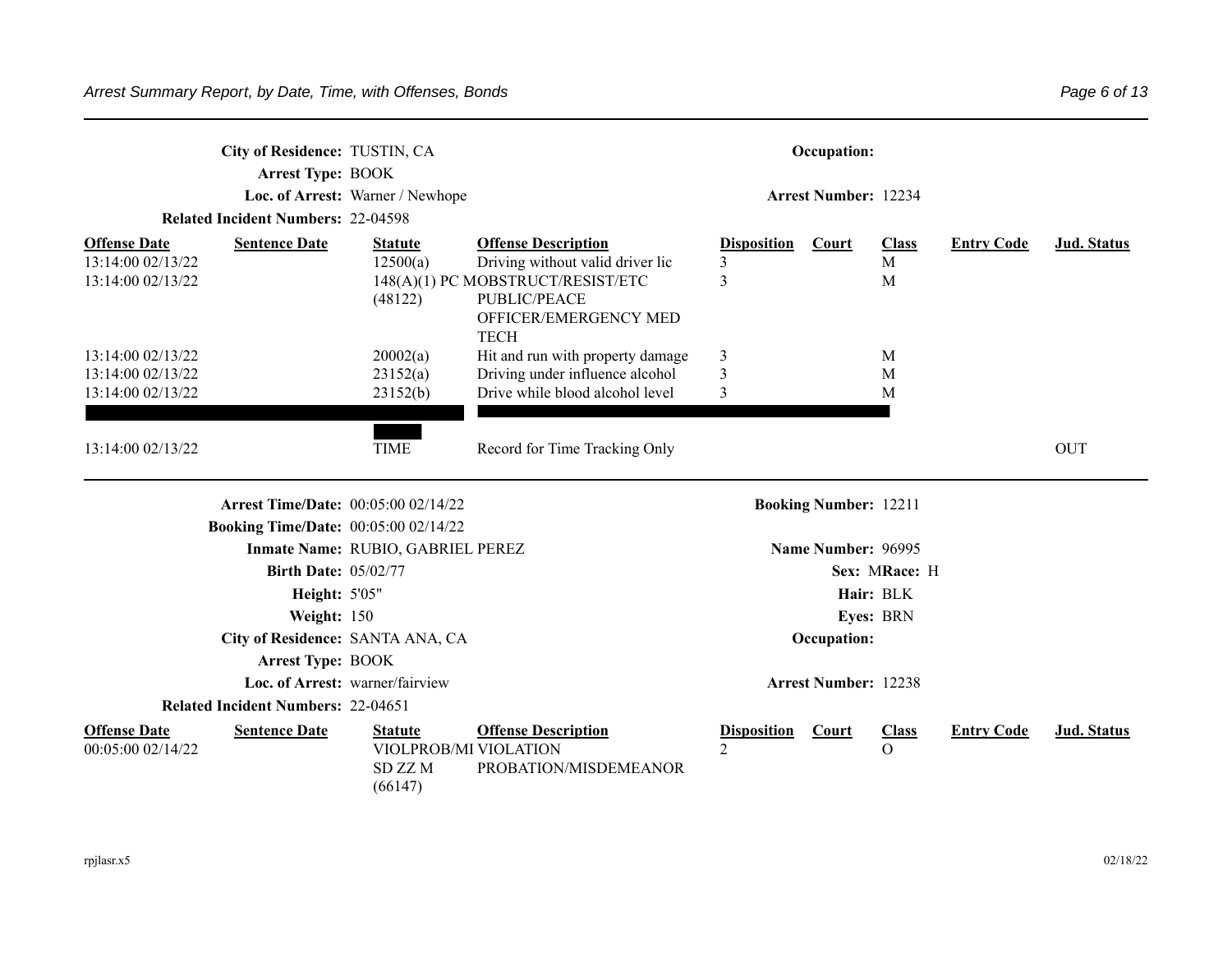| <b>Booking Time/Date:</b> 01:17:00 02/14/22                     | <b>Arrest Time/Date:</b> $01:17:0002/14/22$ |                                                     |                         | <b>Booking Number: 12212</b> |                               |                   |             |
|-----------------------------------------------------------------|---------------------------------------------|-----------------------------------------------------|-------------------------|------------------------------|-------------------------------|-------------------|-------------|
|                                                                 |                                             | Inmate Name: DELOSSANTOS, ALBERTO DEJESUS           |                         | Name Number: 96997           |                               |                   |             |
| <b>Birth Date: 07/10/93</b>                                     |                                             |                                                     |                         |                              | Sex: FRace: O                 |                   |             |
| Height: '"                                                      |                                             |                                                     |                         | Hair:                        |                               |                   |             |
| Weight: $0$                                                     |                                             |                                                     |                         | <b>Eyes:</b>                 |                               |                   |             |
|                                                                 | City of Residence: SANTA ANA, CA            |                                                     |                         | Occupation:                  |                               |                   |             |
| <b>Arrest Type: BOOK</b>                                        |                                             |                                                     |                         |                              |                               |                   |             |
|                                                                 | Loc. of Arrest: Warner/Fairview             |                                                     |                         | <b>Arrest Number: 12239</b>  |                               |                   |             |
| <b>Related Incident Numbers: 22-04651</b>                       |                                             |                                                     |                         |                              |                               |                   |             |
| <b>Offense Date</b><br><b>Sentence Date</b><br>01:17:0002/14/22 | <b>Statute</b><br>WARRANT<br>NFV (MISD)     | <b>Offense Description</b><br>NON FV WARRANT (MISD) | <b>Disposition</b><br>2 | <b>Court</b>                 | <b>Class</b><br>$\mathcal{O}$ | <b>Entry Code</b> | Jud. Status |

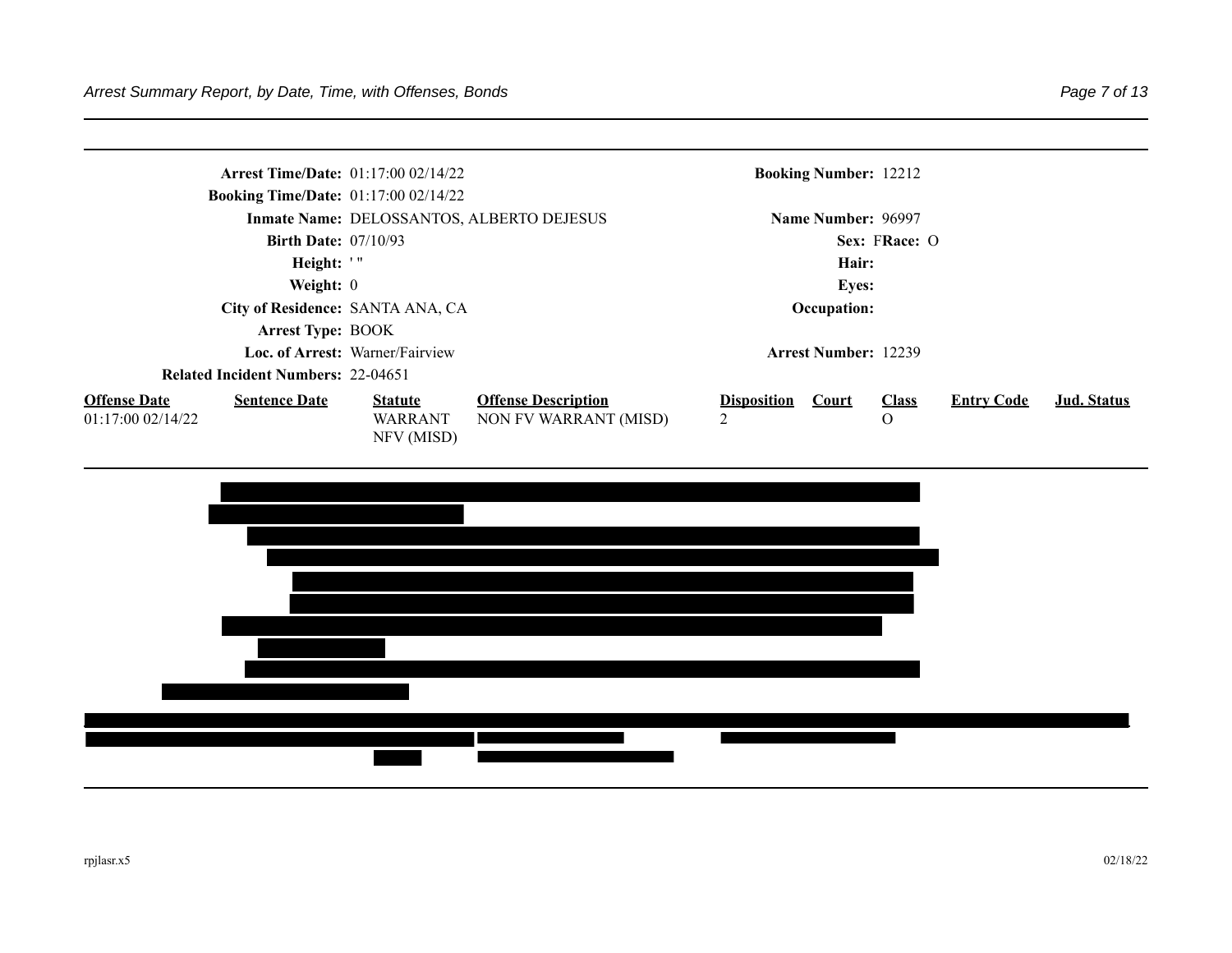|                                                               | Arrest Time/Date: 12:37:00 02/14/22<br><b>Booking Time/Date: 12:37:00 02/14/22</b> |                                                       |                                                                                                    |                              | <b>Booking Number: 12210</b> |                                  |                   |                    |
|---------------------------------------------------------------|------------------------------------------------------------------------------------|-------------------------------------------------------|----------------------------------------------------------------------------------------------------|------------------------------|------------------------------|----------------------------------|-------------------|--------------------|
|                                                               |                                                                                    | Inmate Name: RINCONPEREZ, CRISTIAN                    |                                                                                                    |                              | Name Number: 96996           |                                  |                   |                    |
|                                                               | <b>Birth Date: 04/28/96</b>                                                        |                                                       |                                                                                                    |                              |                              | Sex: MRace: W                    |                   |                    |
|                                                               | Height: 5'09"                                                                      |                                                       |                                                                                                    |                              |                              | Hair: BLN                        |                   |                    |
|                                                               | Weight: 165                                                                        |                                                       |                                                                                                    |                              |                              | Eyes: BLU                        |                   |                    |
|                                                               | City of Residence: SANTA ANA, CA                                                   |                                                       |                                                                                                    |                              | Occupation:                  |                                  |                   |                    |
|                                                               | Arrest Type: CITF                                                                  |                                                       |                                                                                                    |                              |                              |                                  |                   |                    |
|                                                               | Loc. of Arrest:                                                                    |                                                       |                                                                                                    |                              | <b>Arrest Number: 12237</b>  |                                  |                   |                    |
|                                                               | <b>Related Incident Numbers: 22-04651</b>                                          |                                                       |                                                                                                    |                              |                              |                                  |                   |                    |
| <b>Offense Date</b><br>12:37:00 02/14/22                      | <b>Sentence Date</b>                                                               | <b>Statute</b><br>(35423)                             | <b>Offense Description</b><br>11364(A) HS M POSSESS UNLAWFUL<br>PARAPHERNALIA                      | <b>Disposition</b><br>3      | Court                        | <b>Class</b><br>$\mathbf{M}$     | <b>Entry Code</b> | Jud. Status        |
|                                                               | <b>Arrest Time/Date: 20:10:00 02/15/22</b>                                         |                                                       |                                                                                                    |                              | <b>Booking Number: 12215</b> |                                  |                   |                    |
|                                                               | <b>Booking Time/Date: 19:35:00 02/15/22</b>                                        |                                                       |                                                                                                    |                              |                              |                                  |                   |                    |
|                                                               |                                                                                    | Inmate Name: BRYANT, PAUL JOHN                        |                                                                                                    |                              | Name Number: 39859           |                                  |                   |                    |
|                                                               | <b>Birth Date: 09/10/62</b>                                                        |                                                       |                                                                                                    |                              |                              | Sex: MRace: H                    |                   |                    |
|                                                               | <b>Height: 5'08"</b>                                                               |                                                       |                                                                                                    |                              |                              | Hair: BLK                        |                   |                    |
|                                                               | Weight: 220                                                                        |                                                       |                                                                                                    |                              |                              | Eyes: BRN                        |                   |                    |
|                                                               | City of Residence: ORANGE, CA                                                      |                                                       |                                                                                                    |                              | Occupation:                  |                                  |                   |                    |
|                                                               | <b>Arrest Type: BOOK</b>                                                           |                                                       |                                                                                                    |                              |                              |                                  |                   |                    |
|                                                               |                                                                                    | Loc. of Arrest: 16025 Brookhurst                      |                                                                                                    |                              | <b>Arrest Number: 12242</b>  |                                  |                   |                    |
|                                                               | <b>Related Incident Numbers: 22-04904</b>                                          |                                                       |                                                                                                    |                              |                              |                                  |                   |                    |
| <b>Offense Date</b><br>19:35:00 02/15/22<br>19:35:00 02/15/22 | <b>Sentence Date</b>                                                               | <b>Statute</b><br>(35423)<br><b>WARRANT</b><br>(MISD) | <b>Offense Description</b><br>11364(A) HS M POSSESS UNLAWFUL<br>PARAPHERNALIA<br>FV WARRANT (MISD) | <b>Disposition</b><br>3<br>2 | Court                        | <b>Class</b><br>M<br>$\mathbf O$ | <b>Entry Code</b> | <b>Jud. Status</b> |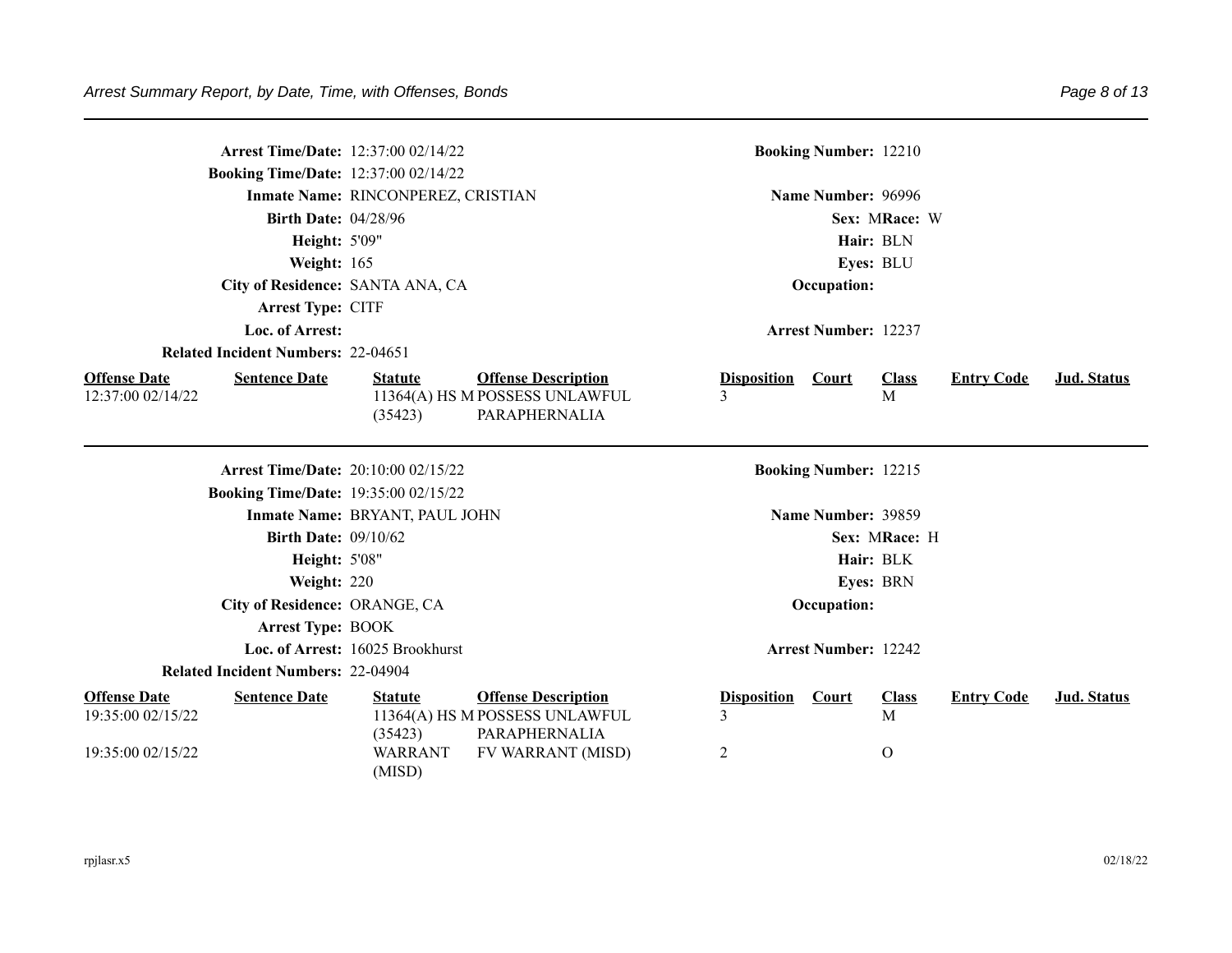|                                          |                                           | <b>Arrest Time/Date: 21:26:50 02/15/22</b>     |                                                                                      | <b>Booking Number: 12214</b>         |                    |              |                   |             |
|------------------------------------------|-------------------------------------------|------------------------------------------------|--------------------------------------------------------------------------------------|--------------------------------------|--------------------|--------------|-------------------|-------------|
|                                          |                                           | <b>Booking Time/Date: 21:26:50 02/15/22</b>    |                                                                                      |                                      |                    |              |                   |             |
|                                          |                                           | Inmate Name: MARTINEZ, MARTIN JR               |                                                                                      |                                      | Name Number: 96569 |              |                   |             |
|                                          | <b>Birth Date: 04/08/86</b>               |                                                |                                                                                      |                                      | Sex: MRace: W      |              |                   |             |
|                                          | <b>Height: 5'09"</b>                      |                                                |                                                                                      |                                      | Hair: BRN          |              |                   |             |
|                                          | Weight: 150                               |                                                |                                                                                      |                                      | Eyes: GRN          |              |                   |             |
|                                          |                                           | City of Residence: SANTA ANA, CA               |                                                                                      |                                      | Occupation:        |              |                   |             |
|                                          | <b>Arrest Type: BOOK</b>                  |                                                |                                                                                      |                                      |                    |              |                   |             |
|                                          |                                           | Loc. of Arrest: 16377 Harbor Blvd              |                                                                                      | <b>Arrest Number: 12241</b>          |                    |              |                   |             |
|                                          | <b>Related Incident Numbers: 22-04782</b> |                                                |                                                                                      |                                      |                    |              |                   |             |
| <b>Offense Date</b><br>00:41:00 02/15/22 | <b>Sentence Date</b>                      | <b>Statute</b><br><b>WARRANT</b><br>NFV (MISD) | <b>Offense Description</b><br>NON FV WARRANT (MISD)                                  | <b>Disposition</b><br>$\overline{2}$ | <b>Court</b><br>M  | <b>Class</b> | <b>Entry Code</b> | Jud. Status |
|                                          |                                           | <b>Arrest Time/Date: 22:09:00 02/15/22</b>     |                                                                                      | <b>Booking Number: 12216</b>         |                    |              |                   |             |
|                                          |                                           | <b>Booking Time/Date: 22:09:00 02/15/22</b>    |                                                                                      |                                      |                    |              |                   |             |
|                                          |                                           | Inmate Name: JOHNSON, PATRICK BARR             |                                                                                      |                                      | Name Number: 97045 |              |                   |             |
|                                          | <b>Birth Date: 05/25/02</b>               |                                                |                                                                                      |                                      | Sex: FRace: H      |              |                   |             |
|                                          | Height: '"                                |                                                |                                                                                      |                                      | Hair:              |              |                   |             |
|                                          | Weight: 0                                 |                                                |                                                                                      |                                      | <b>Eyes:</b>       |              |                   |             |
|                                          |                                           | City of Residence: FOUNTAIN VALLEY, CA         |                                                                                      |                                      | Occupation:        |              |                   |             |
|                                          | <b>Arrest Type: SAPD</b>                  |                                                |                                                                                      |                                      |                    |              |                   |             |
|                                          |                                           | Loc. of Arrest: WARNER AVE/WARD                |                                                                                      | <b>Arrest Number: 12243</b>          |                    |              |                   |             |
|                                          | <b>Related Incident Numbers: 22-04914</b> |                                                |                                                                                      |                                      |                    |              |                   |             |
| <b>Offense Date</b><br>22:09:00 02/15/22 | <b>Sentence Date</b>                      | <b>Statute</b><br>647(F) PC M<br>(35005)       | <b>Offense Description</b><br>DISORDERLY CONDUCT:UNDER 3<br><b>INFLUENCE OF DRUG</b> | <b>Disposition</b>                   | <b>Court</b><br>M  | <b>Class</b> | <b>Entry Code</b> | Jud. Status |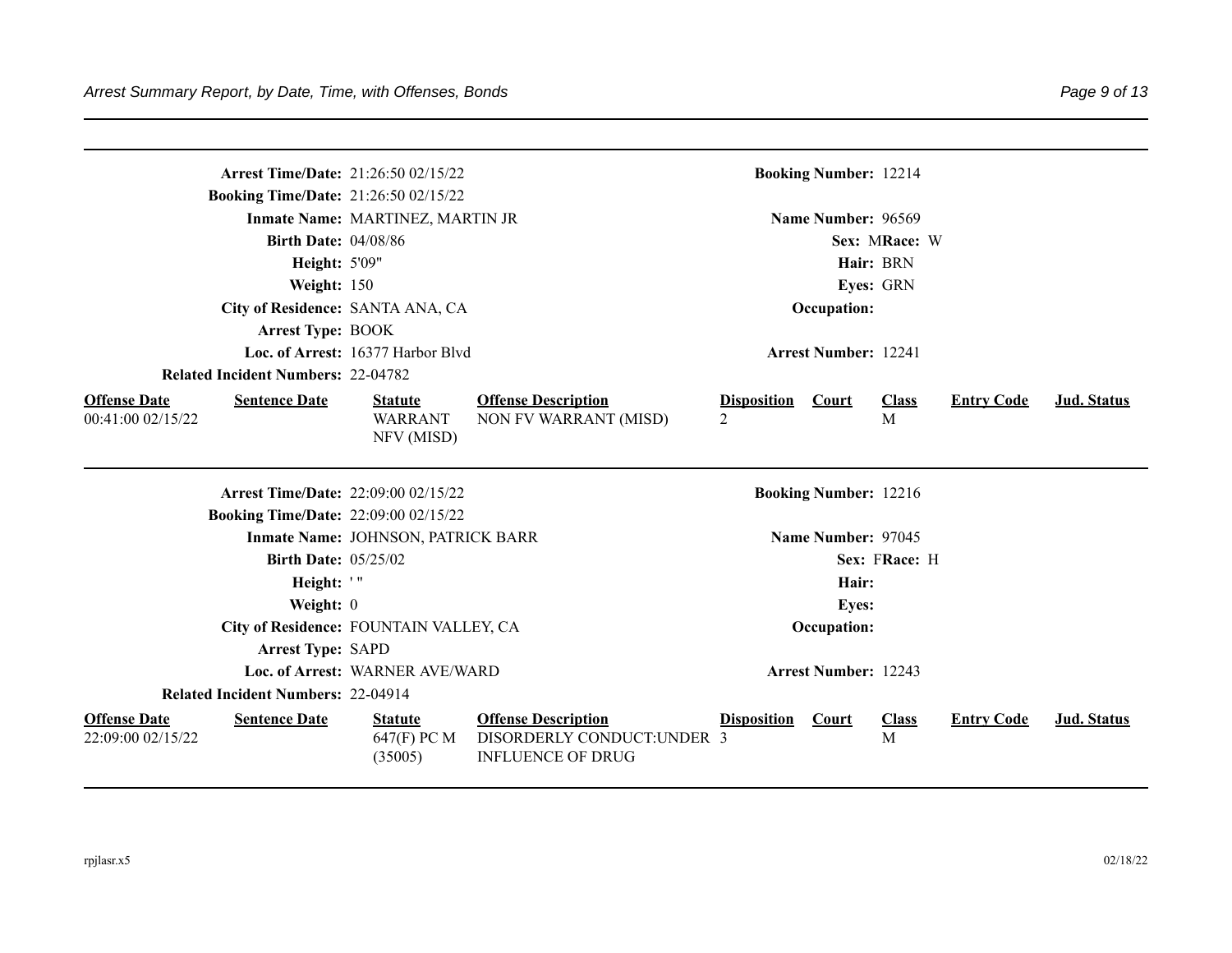| Arrest Time/Date: 04:35:03 02/17/22         |                                        | <b>Booking Number: 12218</b> |  |
|---------------------------------------------|----------------------------------------|------------------------------|--|
| <b>Booking Time/Date: 04:35:03 02/17/22</b> |                                        |                              |  |
|                                             | Inmate Name: SHERMAN, AMY JO           | Name Number: 97067           |  |
| <b>Birth Date: 04/13/76</b>                 |                                        | Sex: MRace: H                |  |
|                                             |                                        | Hair:                        |  |
| Height: '"                                  |                                        |                              |  |
| Weight: 0                                   |                                        | <b>Eyes:</b>                 |  |
|                                             | City of Residence: FOUNTAIN VALLEY, CA | Occupation:                  |  |
| Arrest Type: BOOK                           |                                        |                              |  |

**Related Incident Numbers:** 22-05049

**Loc. of Arrest:** heil / mt dunhaven **Arrest Number: 12245**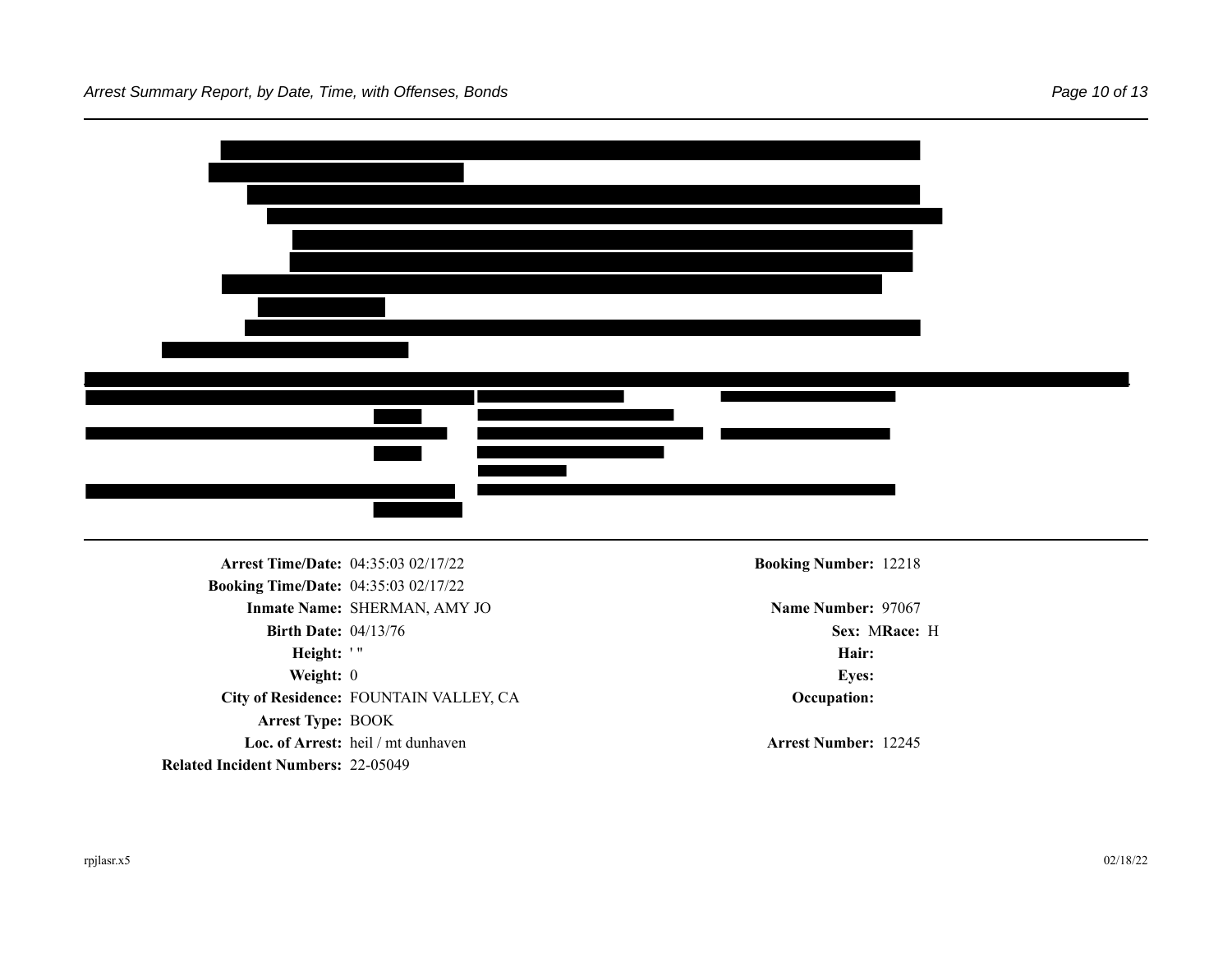| <b>Offense Date</b><br>00:00:00 02/16/22 | <b>Sentence Date</b>                        | <b>Statute</b><br>23152(a)          | <b>Offense Description</b><br>Driving under influence alcohol          | <b>Disposition</b><br>3 | Court                        | <b>Class</b><br>M | <b>Entry Code</b> | <b>Jud. Status</b> |
|------------------------------------------|---------------------------------------------|-------------------------------------|------------------------------------------------------------------------|-------------------------|------------------------------|-------------------|-------------------|--------------------|
| 00:00:00 02/16/22                        |                                             | <b>TIME</b>                         | Record for Time Tracking Only                                          |                         |                              |                   |                   | IN                 |
|                                          | <b>Arrest Time/Date: 12:41:00 02/17/22</b>  |                                     |                                                                        |                         | <b>Booking Number: 12220</b> |                   |                   |                    |
|                                          | <b>Booking Time/Date: 12:41:00 02/17/22</b> |                                     |                                                                        |                         |                              |                   |                   |                    |
|                                          |                                             | Inmate Name: VASQUEZ, LUIS PEREZ    |                                                                        |                         | Name Number: 97077           |                   |                   |                    |
|                                          | <b>Birth Date: 05/05/01</b>                 |                                     |                                                                        |                         |                              | Sex: MRace: W     |                   |                    |
|                                          | Height: 5'11"                               |                                     |                                                                        |                         |                              | Hair: BRN         |                   |                    |
|                                          | Weight: 155                                 |                                     |                                                                        |                         |                              | Eyes: BRN         |                   |                    |
|                                          | City of Residence: ,                        |                                     |                                                                        |                         | Occupation:                  |                   |                   |                    |
|                                          | <b>Arrest Type: BOOK</b>                    |                                     |                                                                        |                         |                              |                   |                   |                    |
|                                          |                                             | Loc. of Arrest: 16480 harbor blvd   |                                                                        |                         | <b>Arrest Number: 12247</b>  |                   |                   |                    |
|                                          | <b>Related Incident Numbers: 22-05121</b>   |                                     |                                                                        |                         |                              |                   |                   |                    |
| <b>Offense Date</b><br>12:41:00 02/17/22 | <b>Sentence Date</b>                        | <b>Statute</b>                      | <b>Offense Description</b><br>594(B)(1) PC F VANDALISM (\$400 OR MORE) | <b>Disposition</b>      | Court                        | <b>Class</b><br>F | <b>Entry Code</b> | Jud. Status        |
|                                          |                                             | (29143)                             |                                                                        |                         |                              |                   |                   |                    |
| 12:41:00 02/17/22                        |                                             | <b>WARRANT</b><br>NFV (MISD)        | NON FV WARRANT (MISD)                                                  |                         |                              | M                 |                   |                    |
| 12:41:00 05/05/22                        |                                             | <b>WARRANT</b><br>NFV (MISD)        | NON FV WARRANT (MISD)                                                  |                         |                              | M                 |                   |                    |
|                                          | Arrest Time/Date: 15:35:12 02/17/22         |                                     |                                                                        |                         | <b>Booking Number: 12219</b> |                   |                   |                    |
|                                          | <b>Booking Time/Date: 15:35:12 02/17/22</b> |                                     |                                                                        |                         |                              |                   |                   |                    |
|                                          |                                             | Inmate Name: SCHOTT, MICHAEL GERARD |                                                                        |                         | Name Number: 95683           |                   |                   |                    |
|                                          | <b>Birth Date: 09/26/60</b>                 |                                     |                                                                        |                         |                              | Sex: MRace: A     |                   |                    |
|                                          | <b>Height: 5'05"</b>                        |                                     |                                                                        |                         | Hair:                        |                   |                   |                    |
|                                          | Weight: 160                                 |                                     |                                                                        |                         | <b>Eyes:</b>                 |                   |                   |                    |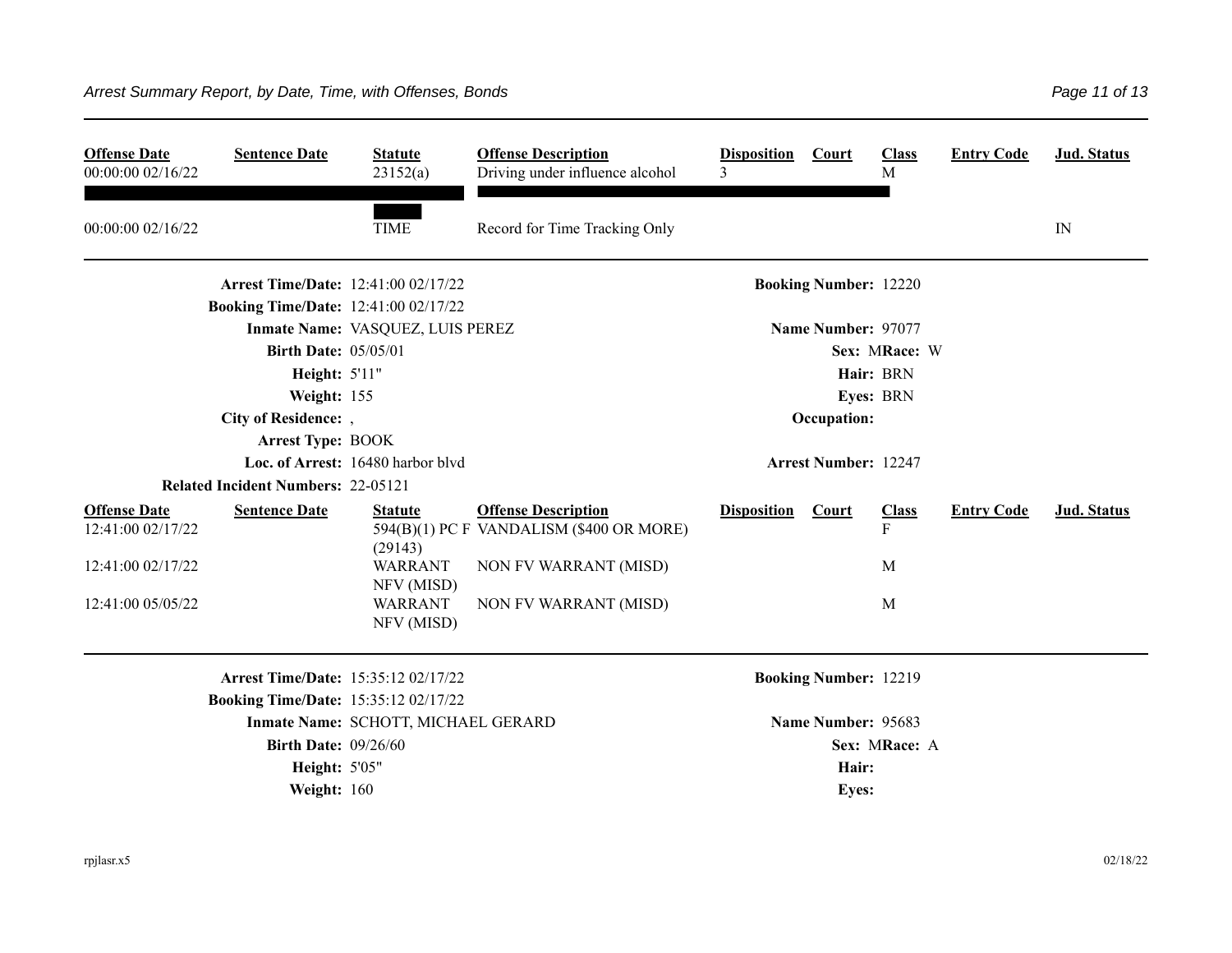| Arrest Type: CITF<br><b>Related Incident Numbers: 22-05117</b>   | City of Residence: SANTA ANA, CA<br>Loc. of Arrest: 9525 WARNER |                                                                               |                         | Occupation:<br><b>Arrest Number: 12246</b> |                   |                   |             |
|------------------------------------------------------------------|-----------------------------------------------------------------|-------------------------------------------------------------------------------|-------------------------|--------------------------------------------|-------------------|-------------------|-------------|
| <b>Offense Date</b><br><b>Sentence Date</b><br>11:55:00 02/17/22 | <b>Statute</b><br>(35423)                                       | <b>Offense Description</b><br>11364(A) HS M POSSESS UNLAWFUL<br>PARAPHERNALIA | <b>Disposition</b><br>3 | Court                                      | <b>Class</b><br>M | <b>Entry Code</b> | Jud. Status |
| <b>Booking Time/Date: 19:00:27 02/17/22</b>                      | <b>Arrest Time/Date: 19:00:27 02/17/22</b>                      |                                                                               |                         | <b>Booking Number: 12221</b>               |                   |                   |             |
|                                                                  | Inmate Name: NGUYEN, HAI DANG                                   |                                                                               |                         | Name Number: 97078                         |                   |                   |             |
| <b>Birth Date: 08/31/97</b>                                      |                                                                 |                                                                               |                         |                                            | Sex: MRace: W     |                   |             |
| Height: 6'00"                                                    |                                                                 |                                                                               |                         |                                            | Hair: BLK         |                   |             |
| Weight: 190                                                      |                                                                 |                                                                               |                         |                                            | Eyes: BRN         |                   |             |
| City of Residence: HOUSTON, TX                                   |                                                                 |                                                                               |                         | Occupation:                                |                   |                   |             |
| Arrest Type: CITS                                                |                                                                 |                                                                               |                         |                                            |                   |                   |             |
|                                                                  | Loc. of Arrest: BUSHARD/EL PUEBLO                               |                                                                               |                         | <b>Arrest Number: 12248</b>                |                   |                   |             |
| <b>Related Incident Numbers: 22-05066</b>                        |                                                                 |                                                                               |                         |                                            |                   |                   |             |
| <b>Offense Date</b><br><b>Sentence Date</b><br>02:14:47 02/17/22 | <b>Statute</b><br>(42104)                                       | <b>Offense Description</b><br>23152(A) VC MDUI ALCOHOL                        | <b>Disposition</b>      | <b>Court</b>                               | <b>Class</b><br>M | <b>Entry Code</b> | Jud. Status |
| 02:14:47 02/17/22                                                | (42088)                                                         | 23152(B) VC MDUI ALCOHOL/0.08 PERCENT                                         |                         |                                            | M                 |                   |             |
|                                                                  | <b>Arrest Time/Date: 22:30:00 02/17/22</b>                      |                                                                               |                         | <b>Booking Number: 12222</b>               |                   |                   |             |
| <b>Booking Time/Date: 22:30:00 02/17/22</b>                      |                                                                 |                                                                               |                         |                                            |                   |                   |             |
|                                                                  | Inmate Name: MATTEO, SCOTT MATTHEW                              |                                                                               |                         | Name Number: 97079                         |                   |                   |             |
| <b>Birth Date: 09/18/68</b>                                      |                                                                 |                                                                               |                         |                                            | Sex: MRace: H     |                   |             |
| <b>Height: 5'09"</b>                                             |                                                                 |                                                                               |                         |                                            | Hair: BLK         |                   |             |